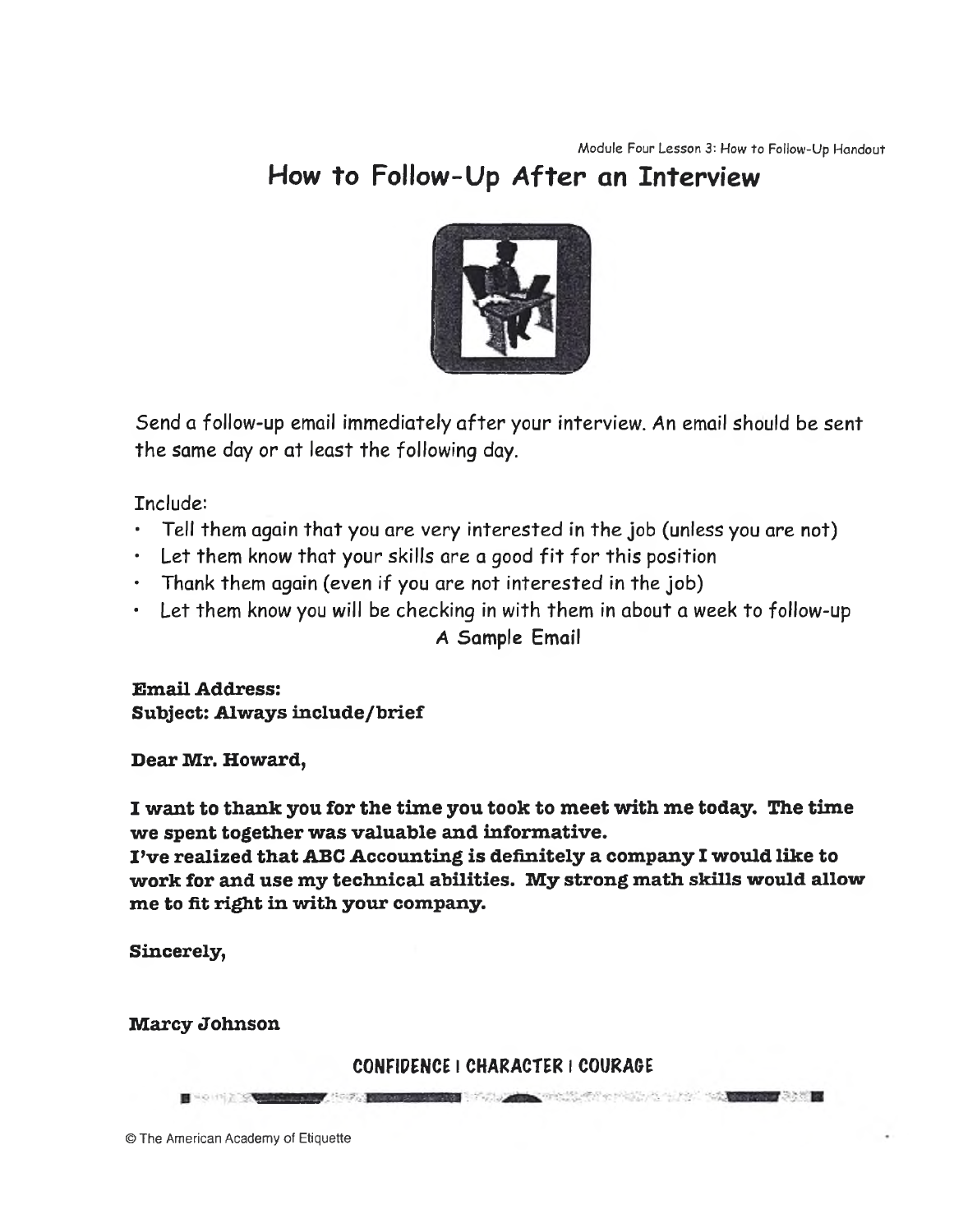Remember to check your emails daily. Email will most likely will be the way a company communicates with you after your interview.

Another way that they may communicate with you is by leaving a voice mail message. Make sure you check these daily.

Whether by email or through a voice mail, respond promptly as they may need more information from you or to let you know you got the job!

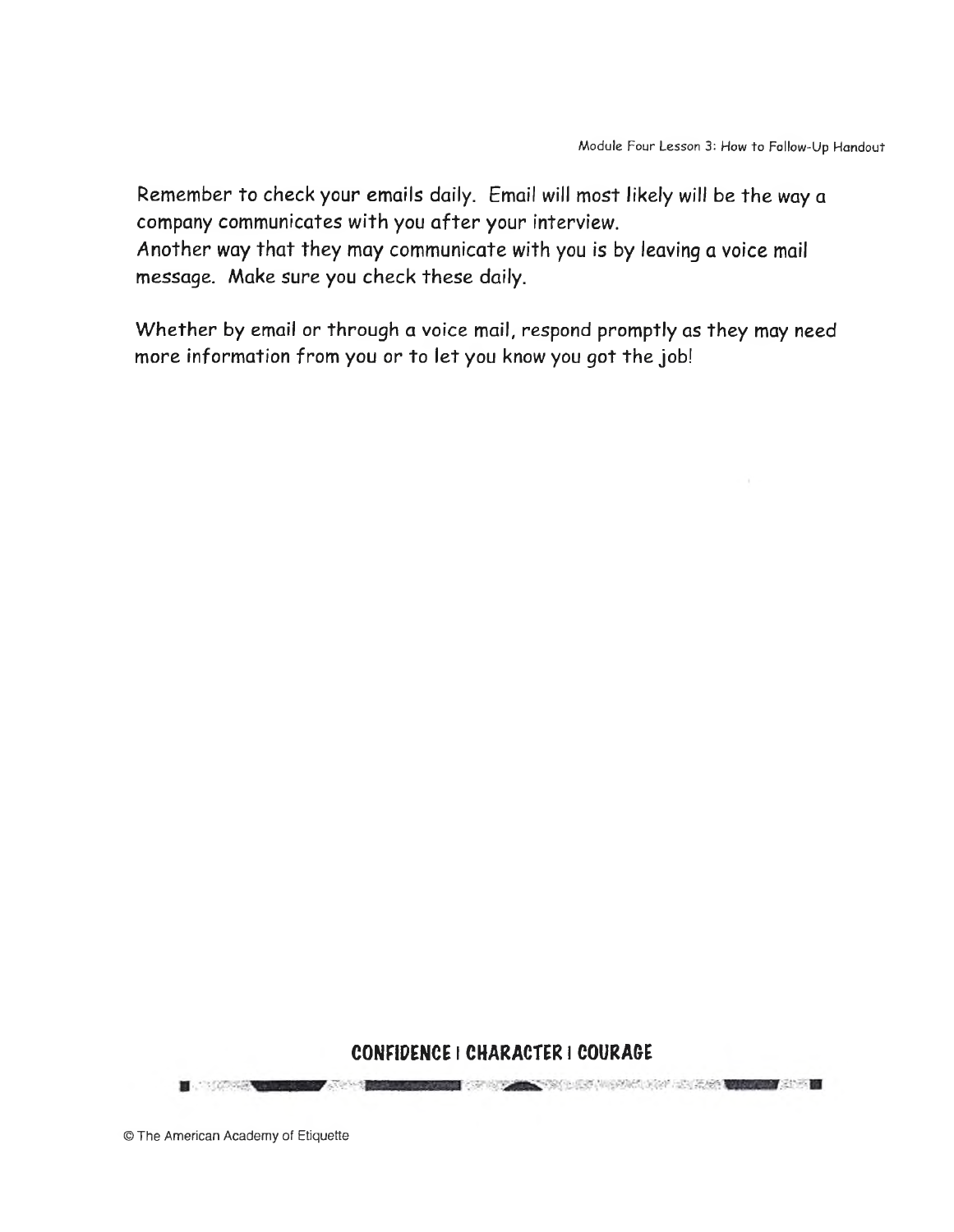## **How to Be Outstanding in an Interview**



### *Here are* **tips to help you feel and look outstanding in an interview.**

- ® Smile
- ® Stand up and shake hands as you meet the person who is interviewing you
- ® Make eye contact

#### What to Wear to Impress During an Interview

Pick out your outfit ahead of time. Make sure it is cleaned and pressed. Remember to dress as though you already have this job. Dress for the job you want. Dress conservatively. Let your talent and personality shine, not your clothing.

#### Ladies:

- Dress slacks (neutral color; tan, black, grey, navy) or a skirt (length to the knee)
- Button down blouse, *sweater* set (nothing too tight, do not wear tank tops or anything that shows your midriff)
- Shoes that are polished and clean; do not wear flip flops, sandals or stilettos
- Wear a minimal amount of make-up
- Your hair needs to be clean and neatly styled; if it is in your face, pull it back
- Your handbag needs to be cleaned out if it is messy; do not use one that is extremely large; a neutral color is best

#### CONFIDENCE I CHARACTER I COURAGE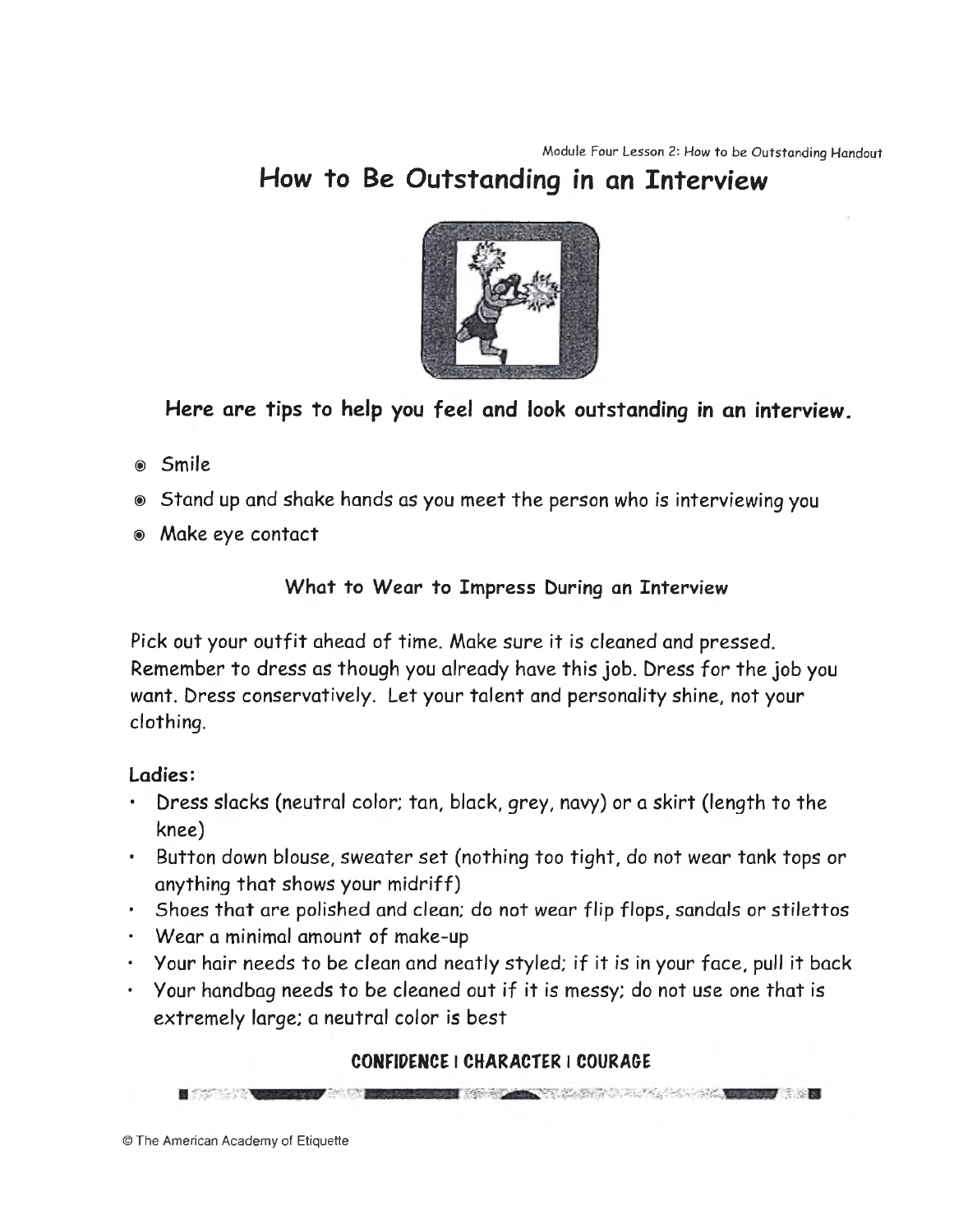Module Four Lesson 2: How to be Outstanding Handout



#### Men:

- Dress slacks; pressed and clean
- Tie depending on the type of industry (for example, if you have an interview at at a bank or a law firm, wear a tie)
- Jacket (depending on the company)
- Belt
- Button down shirt, white or blue is best; a collared shirt that fits; nothing baggy
- Clean and polished shoes
- **Shave**

#### Interview Don'ts

- Turn off your phone (not silenced but o ff) before your arrive; leave it in your pocket and do not take it out until you have left the building
- Do not chew gum
- Do not be late or too early (10 minutes early is ideal)
- Pay attention
- *Get* a good night's sleep
- Do not share too much information
- Do not bring along your parents or friends

#### When the Interview is Over

- Stand up and shake hands
- If you haven't done so already, ask for their business card. This will be very important when you follow-up with them. Their business card will have all their contact information as well as the correct spelling of their name.
- Make eye contact and thank them for their time

#### CONFIDENCE I CHARACTER I COURAGE

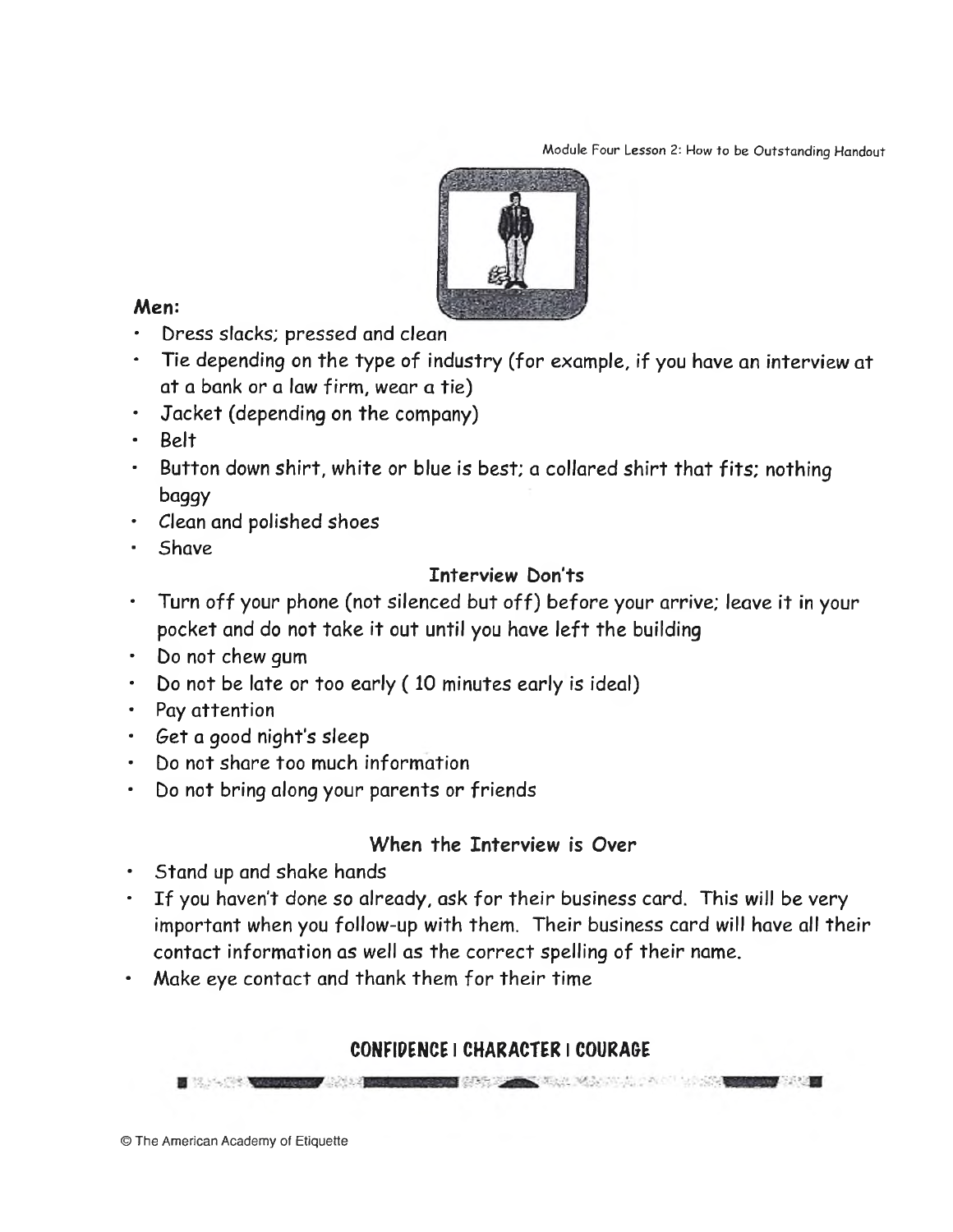# **How to Follow-Up A fter an Interview**

**Module Four Lesson 3**

**CONFIDENCE** | **CHARACTER** | **COURAGE** 日、 (2013)、 中国大学、 (2013) 中国大学、 中国大学、 中国大学、 中国大学、 (2013) 中国大学、 (2013) 中国大学、 (2013)

© The American Academy of Etiquette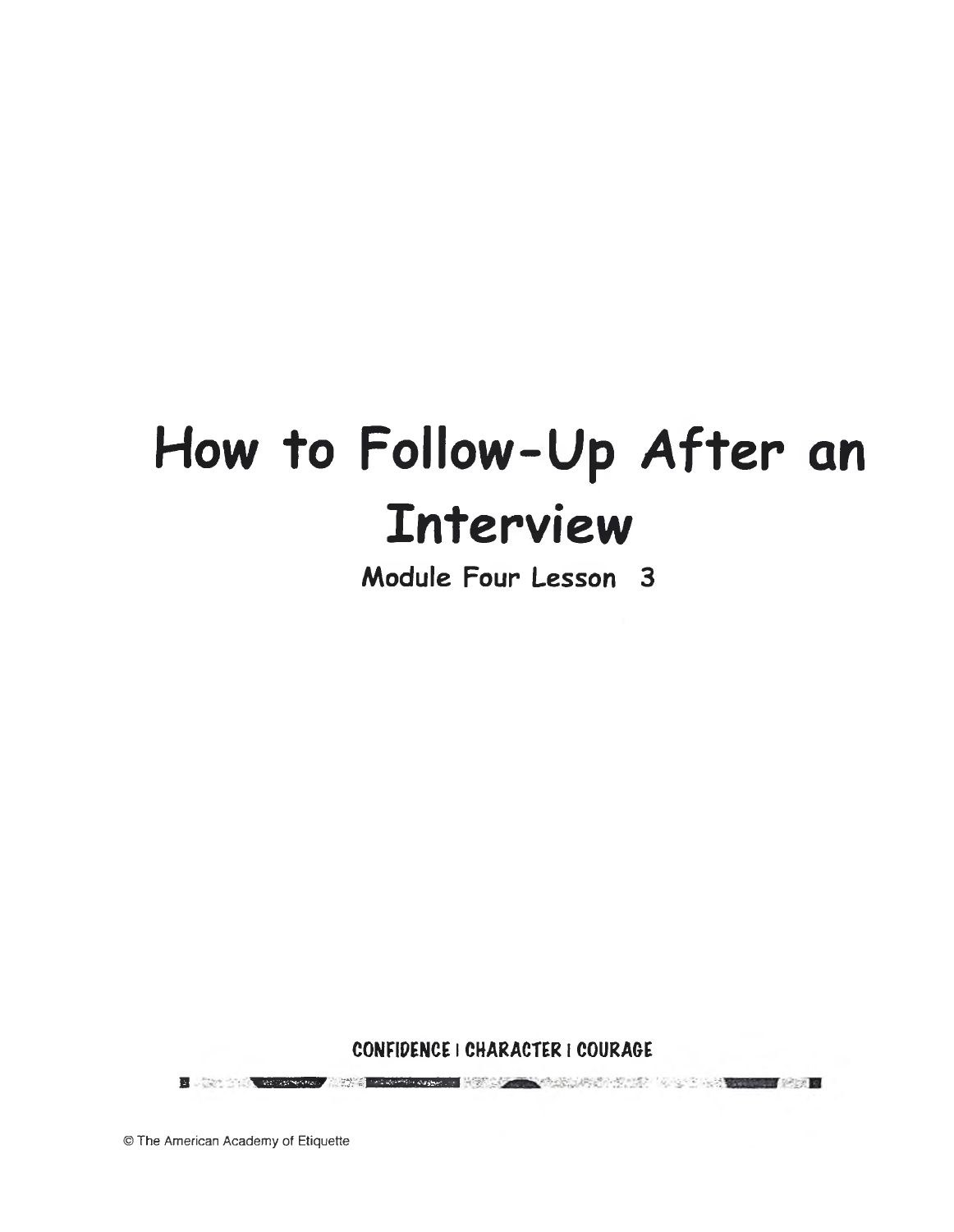**PROSPER**

#### MOCK INTERVIEWS

NAME

 $\sim 10^{-1}$ 

 $\sim$ 

allen in the state of the

 $\sim$  10  $\sigma$ 

÷

1. Tell me a little about yourself

2. What are your biggest weaknesses?

3. What are your biggest strengths?

- $\sim 10$ 4. Where do you see yourself in 5 years?
- 5. Out of all other candidates, why should we hire you?
- 6. How did you learn about the job opening?